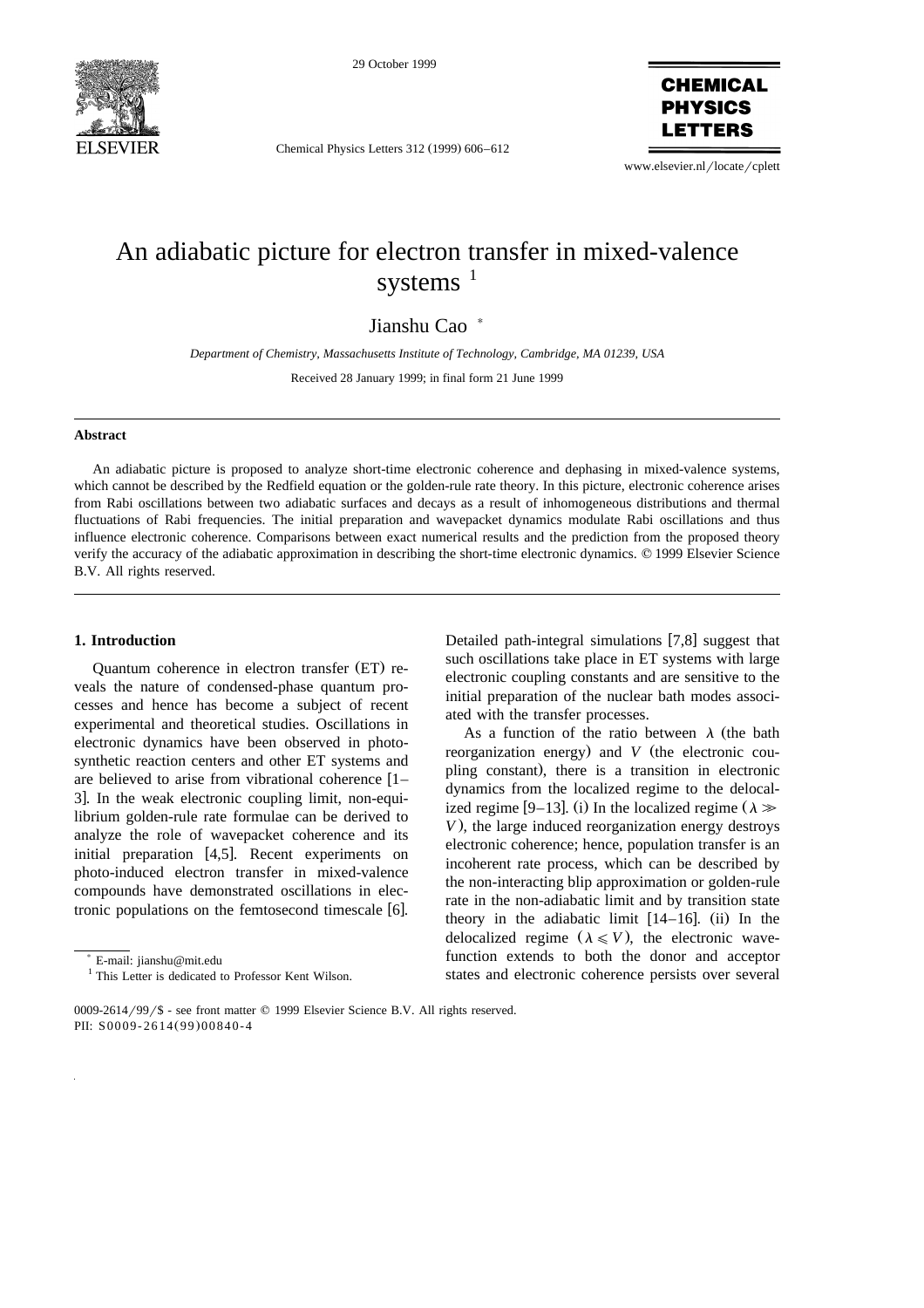oscillations [9]. It is these initial oscillations and their immediate decay that we will focus on in this Letter.

The electronic coupling constant of mixed-valence compounds is estimated to be in the range of  $10^3$  cm<sup>-1</sup>, which is in the same order as the reorganization energy  $[1,8]$ . Because of the delocalization nature of electronic states, adiabatic surfaces are a simpler representation than localized diabatic surfaces. In the adiabatic picture, electronic coherence arises from Rabi oscillations between two adiabatic surfaces and decays because of electronic dephasing. Thus, initial preparation and wavepacket dynamics can modulate Rabi oscillations and the overall electronic dynamics. As demonstrated below, such an adiabatic picture can be useful for understanding fast electronic dynamics in strongly coupled systems.

## **2. Theory**

The ET Hamiltonian can be written as

$$
H_{\text{ET}} = H_1(q) \left| 1 \right\rangle \left\langle 1 \right| + H_2(q) \left| 2 \right\rangle
$$
  
 
$$
\times \left\langle 2 \right| + V\left( \left| 1 \right\rangle \left\langle 2 \right| + \left| 1 \right\rangle \left\langle 2 \right| \right), \tag{1}
$$

where  $H_1$  and  $H_2$  are the diabatic Hamiltonians of donor and acceptor states, respectively, and *V* is the electronic coupling constant between the two diabatic states. The diabatic Hamiltonians are functions of a set of nuclear bath coordinates. Formally, if the quantity of interest is electronic dynamics, the donor state population can be expressed as

$$
P_1(t) = \langle |\psi_1(t)|^2 \rangle, \tag{2}
$$

where the average is taken over all possible bath trajectories. Here,  $\psi(t)$  is the solution to the time-dependent Schrödinger equation

$$
i\hbar\dot{\psi}(t) = H_{\rm ET}\big[q(t)\big]\psi(t)\,,\tag{3}
$$

for a given bath trajectory. For a Gaussian bath linearly coupled to electronic states, this formal expression forms the basis for the stochastic Gaussian bath method [17] and other related path-summation methods.

In this Letter, we seek a closed-form approximate solution to Eq.  $(2)$ . Strongly mixed ET systems are characterized by electronic timescales much faster than nuclear timescales. Consequently, we can invoke the adiabatic approximation such that the solution to a constant two-level Hamiltonian is used to represent the electronic wavefunction, giving

$$
|\psi_1(t)|^2 - |\psi_2(t)|^2
$$
  
=  $\frac{1}{\omega(t)\omega(0)} \{U(t)U(0) + V^2 \cos[\theta(t)]\}$  (4)

with the initial condition  $\psi_1(0) = 1$  and  $\psi_2(0) = 0$ . In Eq. (4),  $U = (H_2 - H_1)/2$  is the potential difference between the two diabatic surfaces,  $\omega = \sqrt{U^2 + V^2}$ is the instantaneous Rabi frequency, and  $\theta(t)$  =  $2 \int_0^t \omega(t') dt'$  is the phase difference between the two electronic states. Here, the time dependence in  $U(t)$ and  $\omega(t)$  arises implicitly from the functional dependence on the bath trajectory. For simplicity, the Planck constant  $\hbar$  is assumed to be unity. This type of adiabatic approximation has been used to solve optical Bloch equations under slowly varying laser fields and is the working principle for population inversion by adiabatic frequency sweeping [18].

To proceed, we take the integration of the second-order time derivative of Eq.  $(4)$  so that

$$
k(t) = -\frac{dP_1(t)}{dt}
$$
  
=  $2V^2 \Re \left\langle \int_0^t dt' \frac{\omega(t')}{\omega(0)} \exp[i\theta(t')] \right\rangle$ , (5)

where  $\Re$  denotes the real part of a complex function, the time-derivative is applied only to the phase factor  $\theta$ , and the identity  $\dot{P}_1(t) = -\dot{P}_2(t)$  is used. Next, the integral in Eq.  $(5)$  is factorized and approximated by the corresponding mean values, i.e.,

$$
k(t) \approx 2V^2 \Re \int_0^t dt' \frac{\langle \omega(t') \rangle}{\langle \omega(0) \rangle} \langle \exp[i\theta(t')] \rangle, \quad (6)
$$

and the exponential part is truncated to second order in cumulant expansion, i.e.,

$$
\langle \exp[i\theta(t)] \rangle
$$
  
=  $\exp\left\{i2\int_0^t \langle \omega(t_1) \rangle dt_1 - 2\int_0^t dt_1 \int_0^t dt_2$   
 $\times \left[ \langle \omega(t_1) \omega(t_2) \rangle - \langle \omega(t_1) \rangle \langle \omega(t_2) \rangle \right] \right\}.$  (7)

Further, nuclear trajectories are represented by the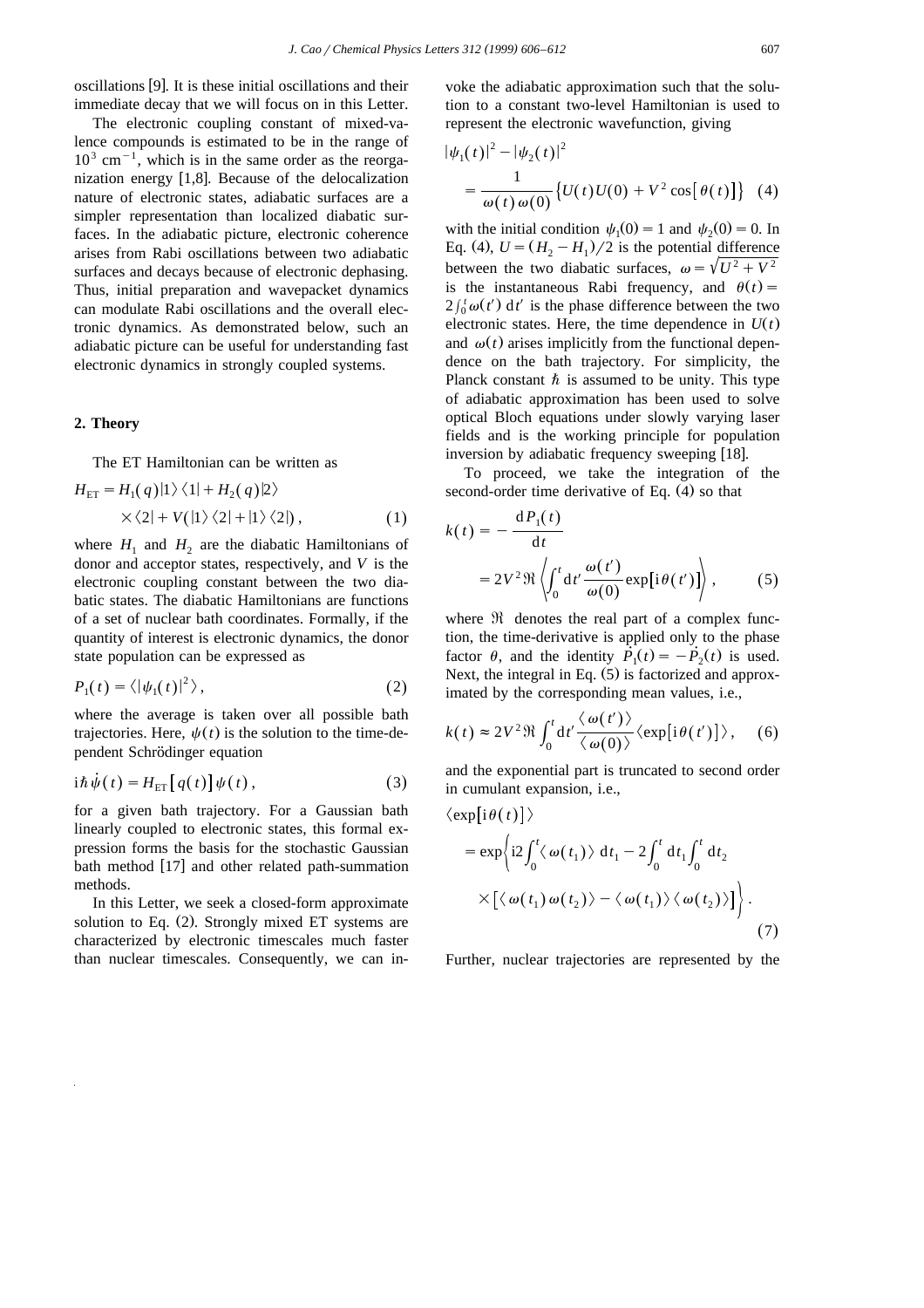mean  $\bar{q}(t)$  and the deviation from the mean  $\delta q(t)$ , i.e.,  $q(t) = \overline{q}(t) + \delta q(t)$ . On expanding the exponent to second order in  $\delta q$ , we have

$$
\langle \exp[i\theta(t)] \rangle
$$
  
=  $\exp \left\{ i2 \int_0^t \langle \omega(t_1) \rangle dt_1 - \int_0^t \int_0^{t_1} \eta(t_1) \right\}$   
 $\times \eta(t_2) C(t_1, t_2) dt_1 dt_2$ , (8)

where the coefficient  $\eta(t)$  is defined as  $\eta(t)$  =  $2\partial\omega[\bar{q}(t)]/\partial\bar{q}(t)$  and the time-correlation function is defined as  $C(t_1, t_2) = \langle \delta q(t_1) \delta q(t_2) \rangle$  –  $\langle \delta q(t_1) \rangle \langle \delta q(t_2) \rangle$ . To be consistent, the time-dependent frequency is also truncated to second order in  $\delta q$ , giving

$$
\langle \omega(t) \rangle = \langle \omega \big[ q(t) \big] \rangle
$$
  

$$
\approx \omega \big[ \overline{q}(t) \big] + \frac{1}{2} \frac{\partial^2 \omega \big[ \overline{q}(t) \big]}{\partial \overline{q}(t)^2} C(t, t). \qquad (9)
$$

Then, for a given  $\overline{q}(t)$  and  $C(t_1, t_2)$ , the evolution of electronic population  $P_1(t)$  or  $P_2(t)$  can be explicitly computed from Eqs.  $(6)$  and  $(8)$ .

The adiabatic approximation in Eq.  $(4)$  ignores transitions between the two adiabatic surfaces, under the conditions of strong electronic mixing and weak nuclear dissipation. The resulting expression in Eq.  $(6)$  predicts the initial behavior of electron coherence but fails to recover long-time rate behavior, especially for a fast bath and large bath fluctuations. In comparison, the well-known non-interacting blip approximation  $[13]$  or the Redfield theory  $[10]$  leads to a convoluted rate expression:  $P(t) = -\int_0^t K(t \tau$ )  $P(\tau)$  d $\tau$ , where  $k_{\rho r} = \int_{0}^{\infty} K(t)$  is the golden-rule rate. Such a convolution relation can be derived from the diabatic representation and is valid if the electronic coupling is relatively weak or the nuclear correlation time is relatively short  $[19]$ . At very short-times, the convolution term in the Redfield equation may lead to unphysical results. Therefore, the adiabatic representation introduced here provides a unique framework to analyze the electronic coherent regime, which has not been described by other ET theories.

To further examine the adiabatic picture, we make the following observations:

1. Taking the second-order derivative of Eq.  $(4)$  is

intended to minimize the inhomogeneous effect on the prefactor, so that for an adiabatic bath Eq.  $(6)$  becomes exact. The steps leading to Eqs.  $(6)$ and  $(8)$  from Eq.  $(8)$  involve the factorization in Eq.  $(6)$  and the cumulant expansion in Eq.  $(8)$ . By incorporating higher-order correlations, we can systematically improve the accuracy of there approximations.

- 2. For a stationary bath, the correlation function is time-invariant, i.e.,  $C(t_1, t_2) = C(t_1 - t_2)$ . Then, in Eq.  $(8)$ , the time-dependence in  $C(t)$  is determined by the intrinsic nature of solvent fluctuations, whereas the time-dependence in  $\langle \omega(t) \rangle$ reflects the wavepacket motions arising from the non-equilibrium initial preparation. Within the linear response regime, the central frequency relaxation,  $\langle \omega(t) \rangle$ , and the solvent correlation function,  $C(t)$ , is related through fluctuation–dissipation theory, which in the classical limit can be expressed as  $\langle \omega(t) \rangle / \langle \omega(0) \rangle = C(t) / C(0)$ .
- 3. The above analysis holds for both classical and quantum baths. For a quantum bath, the complex time-correlation function satisfies the detailed balance relationship; hence, the ET system will approach thermal equilibrium asymptotically. For a classical bath, the time-correlation function does not guarantee energy conservation between the bath and the ET system. Since the short-time behavior is the focus of this Letter, the inconsistency of mixed classical-quantum dynamics is not a major concern for our purpose.
- 4. In the nonadiabatic golden-rule limit, the electronic coupling function *V* is much smaller than the potential difference *U* such that  $\omega \approx U$ . Then, Eq.  $(5)$  is reduced to

$$
k(t)
$$

$$
=2V^{2}\Re\int_{0}^{t}dt'\left\langle \exp\left\{-i\int_{0}^{t'}U\left[q(t_{1})\right]dt_{1}\right\} \right\rangle, \tag{10}
$$

which is exactly the golden-rule expression derived from first-order perturbation theory. [16]

5. For white noise, the Redfield equation or the non-interacting blip approximation can be reduced to the Bloch equation, which is valid in the strong electronic coupling regime. However, ET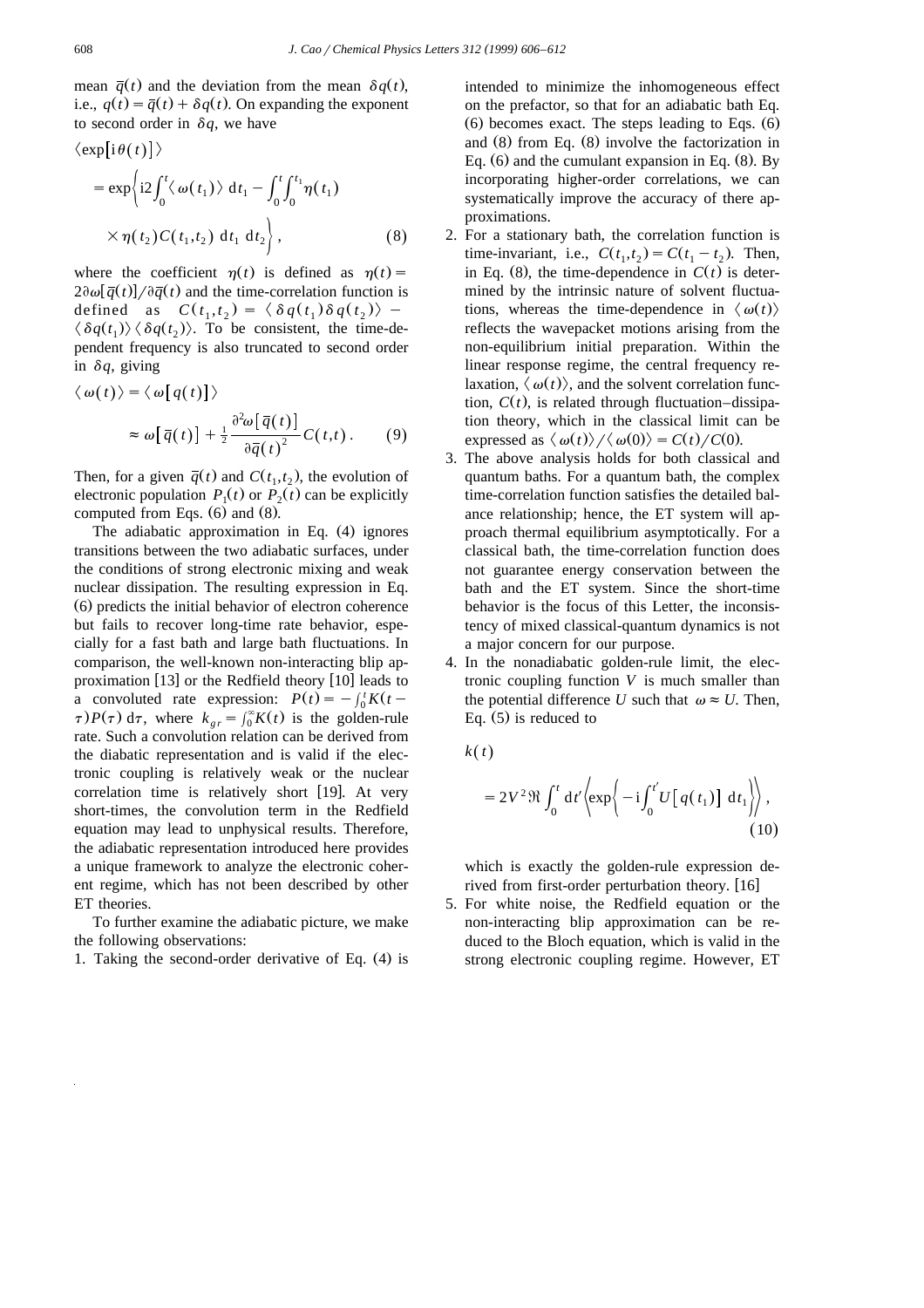processes take place with correlated solvent fluctuations or even inhomogeneous environments as assumed in the Marcus model, because white noise does not localize electronic states.

## **3. Results and discussions**

The general theory presented in the previous section makes no assumptions about the specific form of electronic surfaces. As an illustrative example, we use the Gaussian bath Hamiltonian

$$
H_{\text{ET}} = H_{\text{b}}(E)(|1\rangle\langle 1| + |2\rangle\langle 2|)
$$
  
+  $(\varepsilon + \lambda - E)|2\rangle\langle 2| + V(|1\rangle\langle 2| + |1\rangle\langle 2|),$   
(11)

where  $H<sub>b</sub>$  is the Gaussian bath Hamiltonian,  $\varepsilon$  is the free energy difference between the donor and acceptor states,  $\lambda$  is the reorganization energy, and *E* is the solvent polarization energy defined with respect to the equilibrium bath distribution at the donor state. Here, the bath variable  $E(t)$  represents the collective effect of the bath and is equivalent to the variable *q* in Eq. (1). This ET Hamiltonian is better known as the spin-boson model or the Brownian oscillator model.

On applying Eqs.  $(6)$  and  $(8)$  to the Gaussian bath Hamiltonian, we obtain

$$
k = 2V^2 \Re \int_0^t dt' \frac{\langle \omega(t') \rangle}{\langle \omega(0) \rangle}
$$
  
 
$$
\times \exp \left\{ i2 \int_0^{t'} \langle \omega(t_1) \rangle dt_1 - \int_0^{t'} \int_0^{t_1} \eta(t_1) \right\}
$$
  
 
$$
\times \eta(t_2) C(t_2 - t_1) dt_1 dt_2 \bigg\},
$$
 (12)

where the adiabatic frequency is given as

$$
\omega = \sqrt{V^2 + \frac{\left[\varepsilon + \lambda - E\right]^2}{4}} \,,\tag{13}
$$

the mean frequency is given by Eq.  $(9)$  as

$$
\langle \omega(t) \rangle \approx \overline{\omega}(t) + \frac{\left[1 - \eta^2(t)\right]}{8\omega(t)} C(0), \qquad (14)
$$

with  $\overline{\omega}(t) = \omega[\overline{E}(t)],$  and  $\eta(t)$  is given as

$$
\eta(t) = \frac{\varepsilon + \lambda - \overline{E}(t)}{2 \omega(t)}.
$$
\n(15)

As before, we define the polarization energy as  $E(t) = \overline{E}_n(t) + \delta E(t)$  and hence the bath correlation function as  $C(t) = \langle \delta E(t) \delta E(0) \rangle$ , which can be explicitly expressed in terms of the spectrum density defined in the spin-boson model  $[20]$ .

The formulation in this Letter holds for both classical and quantum baths; however, for simplicity, numerical examples are given only for classical Gaussian baths. Unless specified, the parameters in Eq. (11) take the value of  $\beta \lambda = 40$ ,  $\beta \delta = 20$ , and  $\beta \varepsilon = 0$ . To verify the accuracy of the adiabatic approximation, we obtain exact results via a numerical path summation method, in which bath trajectories are sampled from the bath Hamiltonian, the electronic wavefunction is solved from Eq.  $(3)$  for a given trajectory, and electronic dynamics is computed by averaging the wavefunction over the bath trajectories as in Eq.  $(2)$  [17].

#### *3.1. Adiabatic bath: inhomogeneous dephasing*

The classical rate in Marcus ET theory is derived under the assumption of an adiabatic bath  $[14,15]$ . An adiabatic Gaussian bath has an infinitely long correlation with only zero-frequency fluctuations. Thus, the time-dependent expression in Eq.  $(6)$  can be simplified to

$$
k(t) = 2V^2 \Re \int_0^t dt' \exp\{2i\langle \omega \rangle t' - \eta^2 \lambda t'^2 / \beta\},\tag{16}
$$

where  $C(t) = 2\lambda/\beta$ . In this case, the adiabatic approximation in Eq.  $(4)$  is exact and Rabi oscillations, which dominate the initial electronic dynamics, decay because of the inhomogeneous distribution of Rabi frequencies. The asymptotic limit of Eq.  $(16)$  is

$$
\lim_{t\to\infty}k(t)
$$

$$
=V^{2}\sqrt{\frac{\pi\beta}{\eta^{2}\lambda}}\exp-\left\{\frac{\beta}{4\lambda}\left[(\lambda+\varepsilon)+\frac{4V^{2}}{\lambda+\varepsilon}\right]^{2}\right\},\tag{17}
$$

which has the same form as the Marcus ET rate except that the activation energy depends on electronic coupling.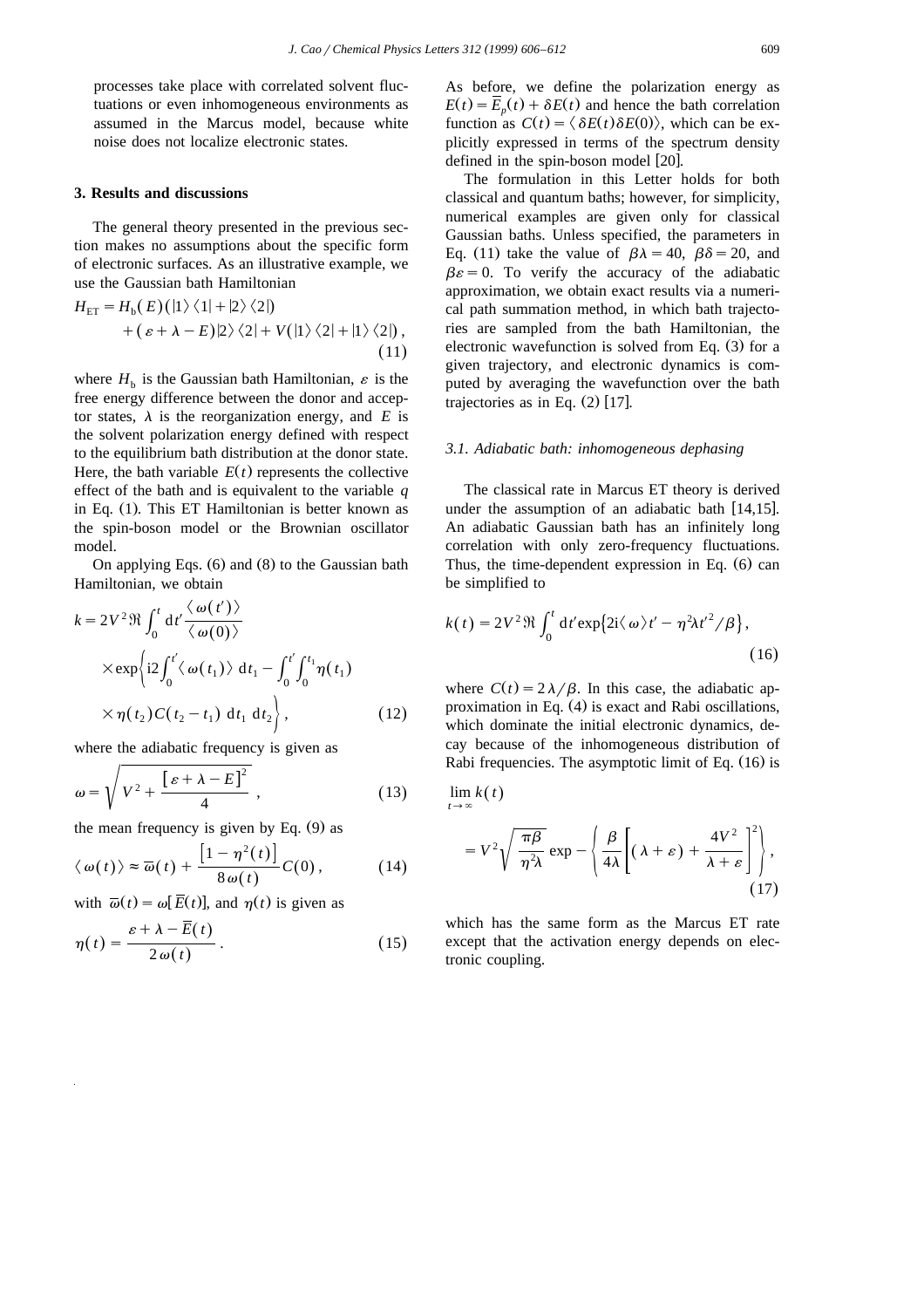For an adiabatic Gaussian bath, the diabatic Hamiltonians in Eq. (1) are explicitly given as  $H_1 = E^2/(4\lambda)$  and  $H_2 = E^2/(4\lambda) + \varepsilon - E + \lambda$ , which defines the Marcus parabolic curves. The adiabatic surfaces are obtained by diagonalizing the diabatic Hamiltonian. In Fig. 1, adiabatic and diabatic surfaces are plotted for  $\beta \lambda = 40$ ,  $\beta V = 20$ , and  $\beta \varepsilon = 0$ , which, as described in Section 1, corresponds to a transition between localization and delocalization.

The usual initial preparation is  $E(0) = 0$ , which is the equilibrium configuration of the donor states. For an adiabatic bath, non-equilibrium distributions are equivalent to a re-definition of  $\varepsilon$  through  $\varepsilon' = \varepsilon$  - $E(0)$ . A barrierless ET with  $\varepsilon=0$  or equivalently a non-equilibrium bath with  $E(0) = \lambda$  has the largest oscillation amplitude and hence the strongest electronic coherence.

In Fig. 2, electronic populations on the donor state are plotted for  $\beta V = 20$  and  $\beta V = 5$ , respectively. The unit of time is scaled at room temperature  $T = 300$  K. As shown in Fig. 2, the oscillation amplitude and frequency increase with the electronic coupling constant. Further, because of the broad distribution of Rabi frequencies, the initial oscilla-



Fig. 2. Donor state population  $P_1(t)$  for an adiabatic bath with  $\beta V = 5$  (upper curves) and  $\beta V = 20$  (lower curves), respectively. The energy and time units are scaled by room temperature  $T = 300$ K. The bath is prepared from thermal equilibrium at the donor state. The solid curves are evaluated from Eq.  $(16)$  and the dotted curves are obtained by path-summation simulations.



Fig. 1. Adiabatic potential surfaces (solid curves) versus diabatic potential surfaces (dotted curves). The diabatic Hamiltonians are  $H_1(E) = E^2/(4\lambda)$  for the donor state and  $H_2(E) = E^2/(4\lambda) + \lambda$  $-E$  for the acceptor state, with reorganization energy  $\beta \lambda = 40$ and electronic coupling  $\beta V = 20$ .

tions are dissipated by inhomogeneous dephasing. At both electronic coupling constants, the result calcu-



Fig. 3. Donor state population  $P_1(t)$  for a dynamic bath with  $\beta \lambda = 40$  and with  $\beta V = 20$ . The bath correlation function is exponential  $C(t) = \exp(-\gamma t)$  with  $\beta \gamma = 5$ . The solid curve is evaluated from Eq.  $(12)$  and the dotted curve is obtained by path-summation simulations.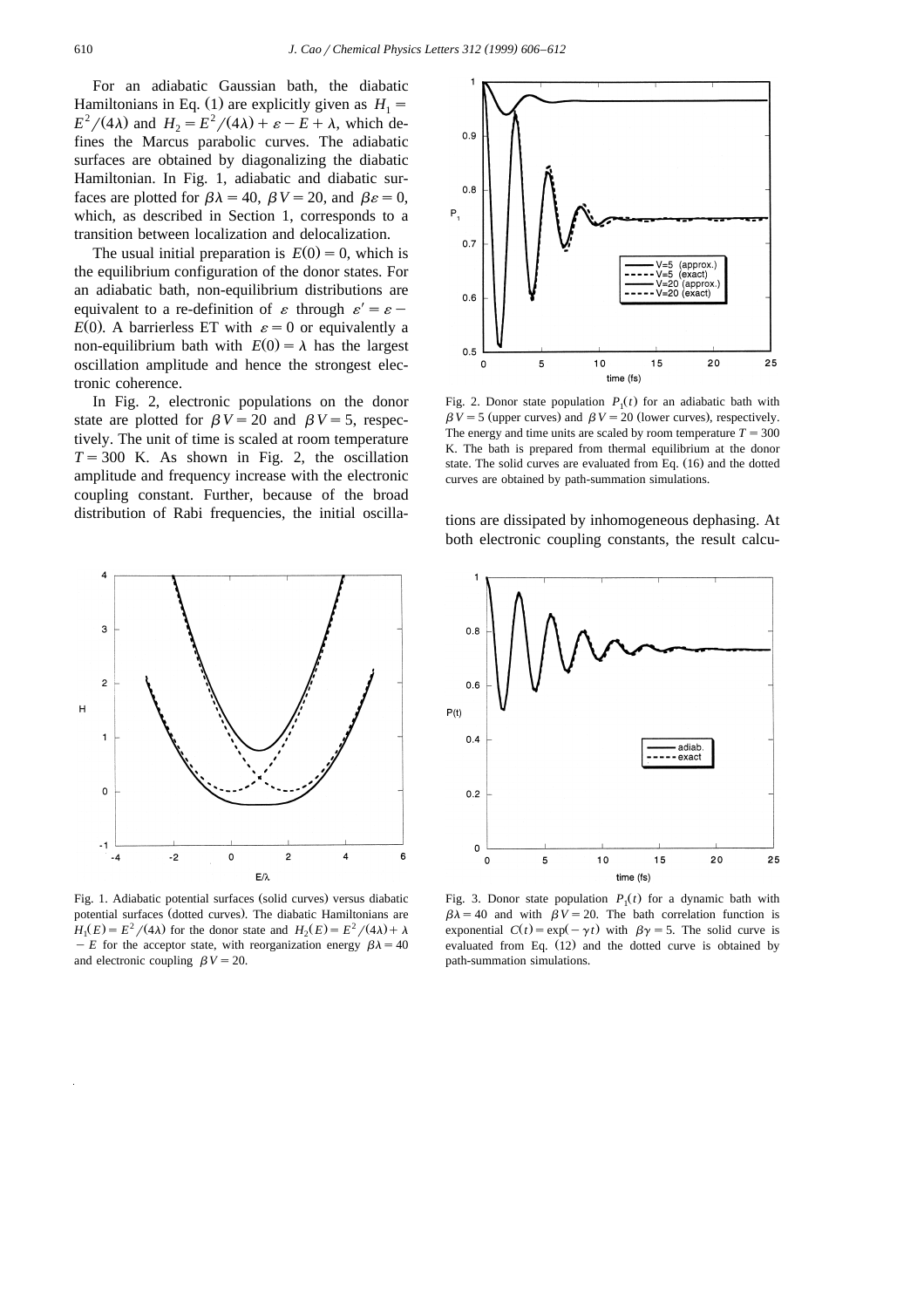

Fig. 4. The same plot as Fig. 3 except for the initial bath configuration at  $E(0) = 0.5\lambda$  instead of at thermal equilibrium.

lated by the adiabatic approximation in Eq.  $(17)$ agrees well with the exact simulation results.

## *3.2. Dynamic bath: homogeneous dephasing*

To incorporate nuclear dynamics, we assume an exponential decay correlation function,  $C(t)$  =  $\exp(-\gamma t)C(0)$ , with  $\gamma$  being the decay constant and  $C(0) = 2\lambda/\beta$ . The exponential decay describes a Debye dielectric solvent or an over-damped oscillator. The adiabatic limit is recovered by taking  $\gamma=0$ and the Markovian limit is recovered by taking  $\gamma = \infty$ . The dissipative electronic dynamics of a Markovian bath can be described by the Redfield equation and does not lead to a thermal activated rate process.

In Fig. 3, the donor state population is plotted as a function of time for  $\beta\gamma=5$ . Again, the adiabatic approximation is verified by the numerical results. In comparison with the adiabatic bath in Fig. 2, the dynamics of the bath significantly enhances electronic coherence.

For a dynamic bath, the effect of the initial preparation is reflected both in the shift of the central frequency through  $\overline{\omega}$  and in the modulation of the dephasing strength  $\eta$ . In Fig. 4, the donor state population is plotted as a function of time for the same system as in Fig. 3, but with a non-equilibrium configuration  $E(0) = 0.5\lambda$ . In comparison with Fig. 3, the initial oscillations become more dramatic because of the non-equilibrium preparation.

# **4. Concluding remarks**

The nature of the proposed adiabatic approximation is electronic dephasing between adiabatic surfaces and nuclear dynamics on diabatic surfaces. At longer times, the adiabatic approximation starts to fail because of infrequent transitions between the adiabatic surfaces. Since the short-time electronic dynamics is of major interest to us, the adiabatic theory provides a simple physical picture for strongly coupled mixed-valence ET systems as well as a simple analytical method to model fast electron dynamics initiated by laser pulses. Recent studies using kinetic spectra  $[21]$  and non-adiabatic steepest descent paths [22] have demonstrated evidence to support the adiabatic picture. In the future, the proposed method will be compared with other theories to examine the validity of each approach.

## **Acknowledgements**

This work is supported by the MIT start-up fund and by the Donors of the Petroleum Research Fund administrated by the American Chemical Society. The author thanks David Reichman for communicating similar views on the subject and an anonymous reviewer for insightful comments.

## **References**

- [1] M.H. Vos, F. Rappaport, J.-C. Lambry, J. Breton, J.-L. Martin, Nature 363 (1993) 320.
- [2] D. Jonas, S. Bradford, S. Passino, G. Fleming, J. Chem. Phys. 99 (1995) 2554.
- [3] D.C. Arnett, P. Vohringer, N.F. Scherer, J. Am. Chem. Soc. 117 (1995) 12262.
- [4] R.D. Coalson, D.G. Evans, A. Nitzan, J. Chem. Phys. 101  $(1994)$  486.
- [5] M. Cho, R.J. Silbey, J. Chem. Phys. 103 (1995) 595.
- w x 6 P.J. Reid, C. Silva, P.F. Barbara, L. Karki, J.T. Hupp, J. Chem. Phys. 99 (1995) 2609.